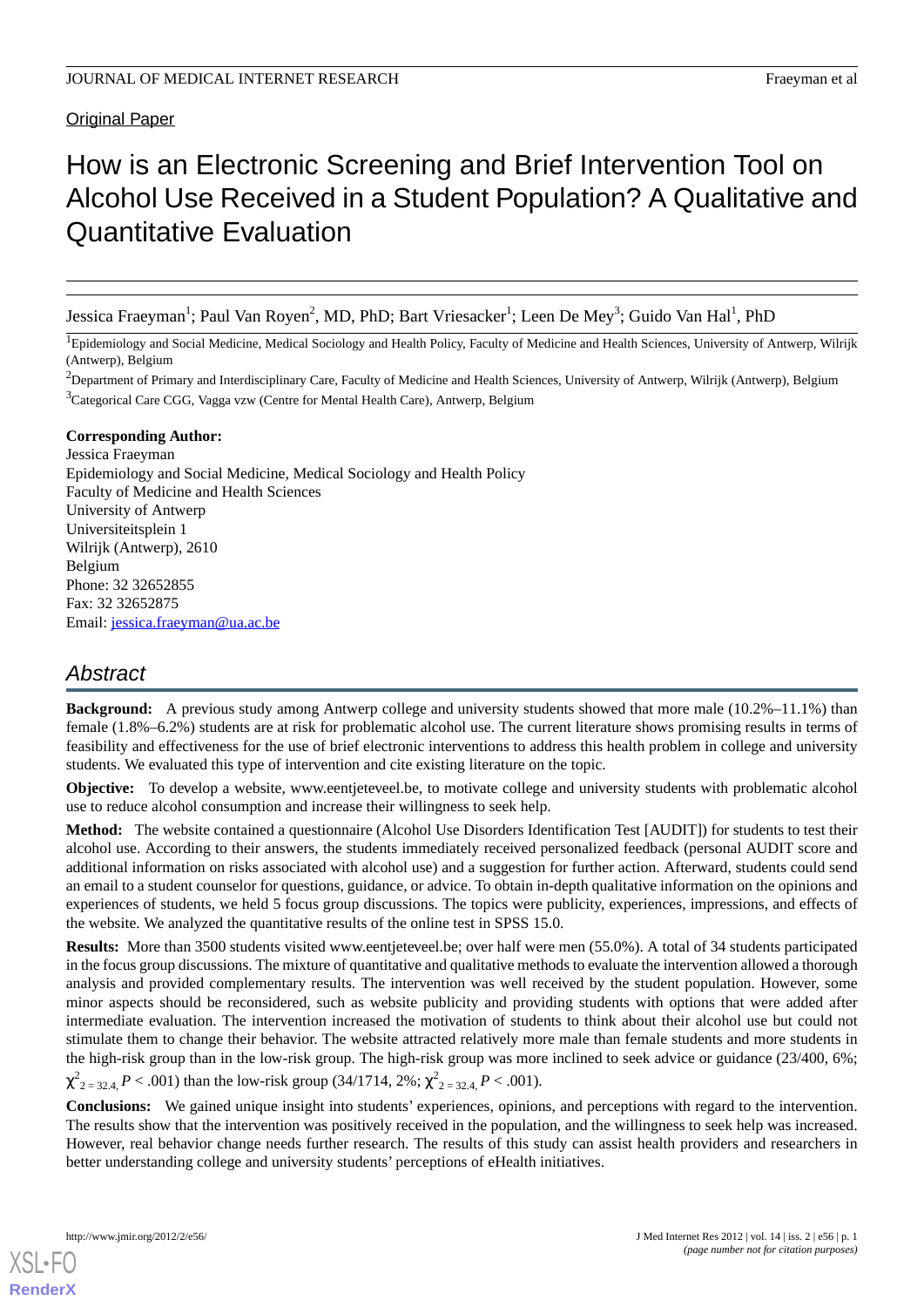## *(J Med Internet Res 2012;14(2):e56)* doi:  $10.2196/$ jmir.1869

# **KEYWORDS**

Alcohol; students; intervention

# *Introduction*

The Internet is an ever-present and increasingly important aspect of modern society. Therefore, online interventions are becoming a more important way of approaching young people on health issues. Young people see the Internet as an acceptable and credible source of health information. College and university students are often reluctant to participate in face-to-face motivational counseling on their alcohol use. Students at high risk for problematic alcohol use are rarely interested in attending individual treatment or group programs [[1\]](#page-9-0) and prefer self-help interventions without therapeutic involvement to address their problem drinking [\[2](#page-9-1)]. Previous research has shown that students tend to prefer electronic counseling and feedback over face-to-face contact with professional counselors concerning their alcohol use [\[3](#page-9-2)].

A recent systematic review of the drinking patterns of European university students concluded that alcohol is consumed by a large group of students, which increases the risk of problematic drinking, making it an important issue for prevention [\[4](#page-9-3)]. More specifically, heavy drinkers, who are frequently targeted in prevention campaigns are also often not eager to seek help because they don't consider their drinking behavior problematic and, moreover, drinking is even seen as normal student behavior [[4](#page-9-3)[-6](#page-9-4)]. When heavy drinkers do seek help, they prefer low-threshold interventions such as computer-based interventions [\[7](#page-9-5)]. An electronic screening and brief intervention tool can offer several options for constructing such a computer-based intervention with a low threshold. In a search of the current literature, we found a variety of examples of interventions using email [[8,](#page-9-6)[9](#page-9-7)], a computer in a community health center  $[10]$  $[10]$ , or a website  $[9,11-16]$  $[9,11-16]$  $[9,11-16]$  $[9,11-16]$  $[9,11-16]$  as key elements. Compared with the other options, Internet interventions present few barriers and keep the threshold for participation low.

Additionally, research indicates that male students are more at risk than women for harmful alcohol use (drinking larger quantities and on more occasions) [[4\]](#page-9-3), and women are more willing than men to seek help [[17\]](#page-9-11). Therefore, developing an intervention that takes into account this gender issue presents an additional challenge.

Aside from lowering the participation threshold for interventions, electronic interventions offer several other advantages. They are perceived as more anonymous than face-to-face contact and create a safer environment for the user, thus minimizing the bias of giving socially acceptable answers [[12\]](#page-9-12). Because of this advantage, electronic interventions are suitable for target populations with limited insight into their own problematic behavior and for people who do not seek help due to stigmatization [[18,](#page-9-13)[19\]](#page-10-0). Furthermore, online interventions are suitable for people who are not highly motivated to live a healthy lifestyle [[19\]](#page-10-0). Also, previous research has shown that an electronic screening and brief intervention tool in particular

 $X$ SL•F $C$ **[RenderX](http://www.renderx.com/)** can effectively increase the motivation of high-risk student drinkers to change their drinking behavior [\[9\]](#page-9-7). In general, online interventions that target alcohol consumption can be especially beneficial for at-risk drinkers and young people [\[20](#page-10-1)]. Current technologies make it possible to extend the intervention with movies, games, or simulations. In this way, an electronic intervention can become more attractive to young people. Moreover, the Internet makes it possible to reach a large sample of people in a relatively easy way and in a short period of time. Perhaps the biggest disadvantage of this approach (universal prevention) is the lack of personal contact, making verbal communication impossible (on such a large scale) [\[21](#page-10-2)].

The literature shows that a brief electronic intervention is significantly more effective in altering drinking behavior than no intervention at all [[12](#page-9-12)[,21](#page-10-2)]. Most of the existing initiatives consist of websites that provide a screening instrument and personalized feedback. The effectiveness of this type of intervention is independent of the feedback delivery mode (email or personal contact) [[12,](#page-9-12)[15](#page-9-14)]. The content or type of feedback differs: blood alcohol concentration, risk factors for alcohol-related harm, negative consequences of alcohol use, impact on surroundings, impact on sex life, or pointers for becoming a moderate drinker [\[15](#page-9-14)]. Another option is to offer personalized feedback on drinking norms, which appears to be effective and feasible [[9](#page-9-7)] but needs further investigation [[12,](#page-9-12)[22](#page-10-3)].

Electronic interventions are positively experienced overall within a student population [\[9](#page-9-7),[12\]](#page-9-12). Various randomized controlled trials show that electronic interventions aimed at students in higher education can decrease the negative effects of alcohol use within this population [[1,](#page-9-0)[10](#page-9-8),[12-](#page-9-12)[14](#page-9-15)[,23](#page-10-4)]. Several other studies have shown a decrease in weekly alcohol consumption [\[24](#page-10-5)[-26](#page-10-6)], heavy drinking [[25](#page-10-7),[27\]](#page-10-8), or average alcohol consumption [[28\]](#page-10-9) after implementation of an electronic intervention. This variety of outcome measures in research evaluating the effect of electronic screening and brief intervention tools does not, however, allow general statements to be made [\[20](#page-10-1)]. Although these results on the effectiveness of these tools are positive, more research is needed. Several literature reviews address the need for more methodological rigor to underpin statements about the effectiveness of electronic screening and brief intervention tools [[29\]](#page-10-10), online interventions [[2](#page-9-1)[,20](#page-10-1)], or computer-based interventions in general [[21](#page-10-2)[,25](#page-10-7)].

Next to differences in outcome measurements, another methodological issue is the lack of long-term follow-up measurements [[20\]](#page-10-1). Moreira et al [[22\]](#page-10-3) reached a similar conclusion in a Cochrane review of the use of the social norms approach to reducing alcohol use in a student population. In a qualitative review, Elliot et al [[21\]](#page-10-2) advocated more studies over a longer stretch of time, assessing the influence of psychological factors on the effectiveness of e-interventions. The general results of these reviews were, however, in favor of electronically delivered interventions.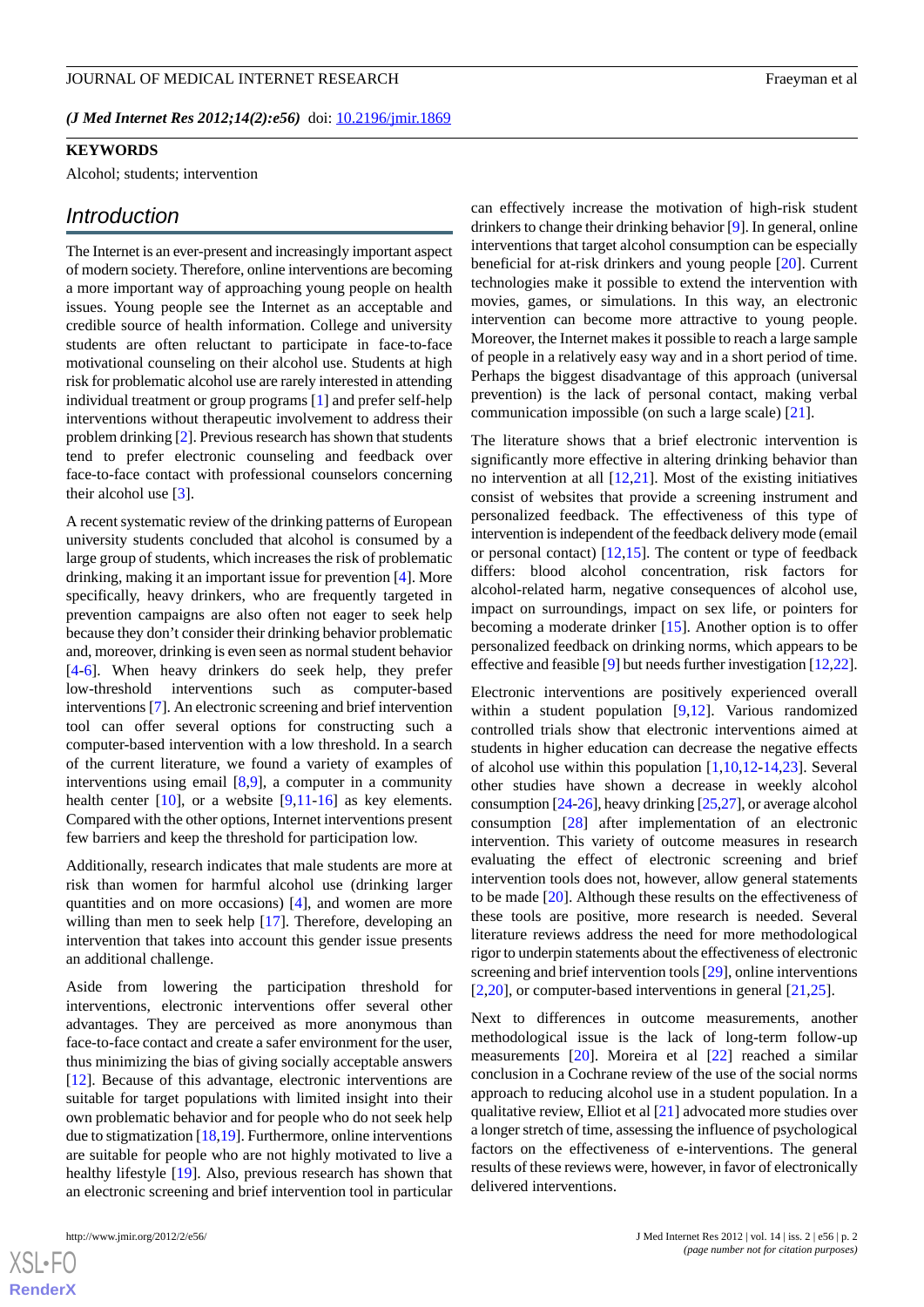We designed an electronic screening and brief intervention to screen students with hazardous or problematic alcohol use. The aim of the intervention was to motivate students to reduce their alcohol consumption and to increase their willingness to seek help. In this study, we assessed the following research questions. How is an electronic intervention received in a student population? Which group of students is reached by the intervention? What are students' experiences with the intervention? How can the intervention motivate students at risk for problematic alcohol use to think about their alcohol use and to change their drinking behavior?

# *Methods*

#### **Development of the Intervention**

We developed a website (www.eentjeteveel.be in Dutch, "one too many" in English) to spread the intervention throughout the student population in Antwerp (the university and all institutions for higher education). The website comprised two major parts: an information section and the screening tool. The information section informed the visitors of the prevalence of alcohol use among students, the risks of alcohol use, contact details for further help or advice, the background of the screening tool, and the organizing research team.

Students were also provided with some pointers to help friends who are at risk for hazardous or problematic alcohol use. This part briefly pointed out different ways to recognize possible problematic drinking behaviour and how to respond. Frequently asked questions and existing misperceptions surrounding sexuality and alcohol use were also discussed. To determine the reach of this intervention, we asked visitors to respond to the following questions. "Is this the first time you have visited the website? (Yes/No)." In this way, we could record repeat visits. "Are you a student in Antwerp? (Yes/No)." We also asked visitors to fill in their age and gender. The screening tool assessed drinking behavior and included the 10 questions of the Alcohol Use Disorders Identification Test (AUDIT) [\[30](#page-10-11)]. This validated screening instrument has been identified as a useful and reliable tool for detecting alcohol abuse and dependence among college students [\[31](#page-10-12)]. Subsequently, we asked students to fill in the number of standard drinks (defined as 10 g ethanol/drink, as in European standards [[32\]](#page-10-13)) they consumed per day in a normal week. According to the sensible drinking guidelines from the British Medical Association (BMA), harmful drinking can be assessed in terms of the fact that more than 21 standard drinks per week for males (210 g ethanol or 26.5 units in the United Kingdom) and 14 standard drinks for females (140 g ethanol or 17.5 units) can cause physical damage due to alcohol intake. In total, the tool consisted of 16 questions as described above (including gender, age, and student campus).

Immediately after finishing the test, respondents were shown their personalized feedback. This feedback consisted of the respondent's personal AUDIT score and a standard AUDIT score table [\[33](#page-10-14)]. According to this personal score, additional information was added to inform the respondents about the risks of their alcohol intake. Respondents who scored 8 or more on the AUDIT or who exceeded the weekly standard guidelines as set out by the BMA were shown a table with health-related risks due to alcohol intake.

Specifically for the student visitors, we offered 5 options for further follow-up, based on the theoretical model of change [[34\]](#page-10-15). Students who were not ready for follow-up or dropped out from the change model could stop the test and were referred back to the homepage. Students who wanted more information on alcohol use and the related risks were referred to the information section of the website. If students were ready to take further action, they could choose among the following options. "Where can I get some more advice?" "Can I talk to a student counselor?" "I'm ready to stop drinking/reduce my drinking; can I get some guidance from a student counselor?"

Students who wanted to take further action were referred to another webpage where a fill-in form was shown. This form gave them the chance to ask a more specific question directed at a student counselor of their choice. Student counselors, mostly psychologists, provide specific counseling and guidance on mental health and specific study problems. A list was shown of all student counselors on all college and university campuses (a picture of every student counselor and all contact details were shown). Additionally, an option was added to send the feedback to their personal email address, to the student counselor of their choice, or both. The first option gave the students the opportunity to take further action later. A copy of the feedback was sent to their personal mailbox with a link back to the website. Personal data (email addresses and names) were treated with discretion and were not stored on the Web server, due to privacy concerns expressed by the participating university and colleges for higher education. The questions posed by the students who chose to contact a student counselor, the name of the selected student counselor, and the personalized feedback were recorded in the data file. No consent was required for entrance to the website (which was freely available).

We informed students about the website and the intervention through a range of different channels: posters and flyers, messages on the digital platforms (websites that require a login used for offering students information on the courses of their study subject, eg, slides, and exams or other student activities), websites of student clubs and student counseling services, messages in student magazines, person-to-person, and direct referrals from counselors to the website. In addition to these ongoing promotion initiatives, two reminders were sent at the beginning and in the middle of the academic year, by sending messages to all student email addresses provided by the colleges and university for every student.

The intervention was evaluated after being online for 1 year (April 2008 to April 2009). We made important adjustments after an intermediate evaluation in October 2008. A list with contact details (including pictures) of all student counselors was added and the option was given to forward the personalized feedback to an email address of choice. These adjustments aimed to lower the threshold for students to contact a student counselor for help or advice.



 $XSI - F($ **[RenderX](http://www.renderx.com/)**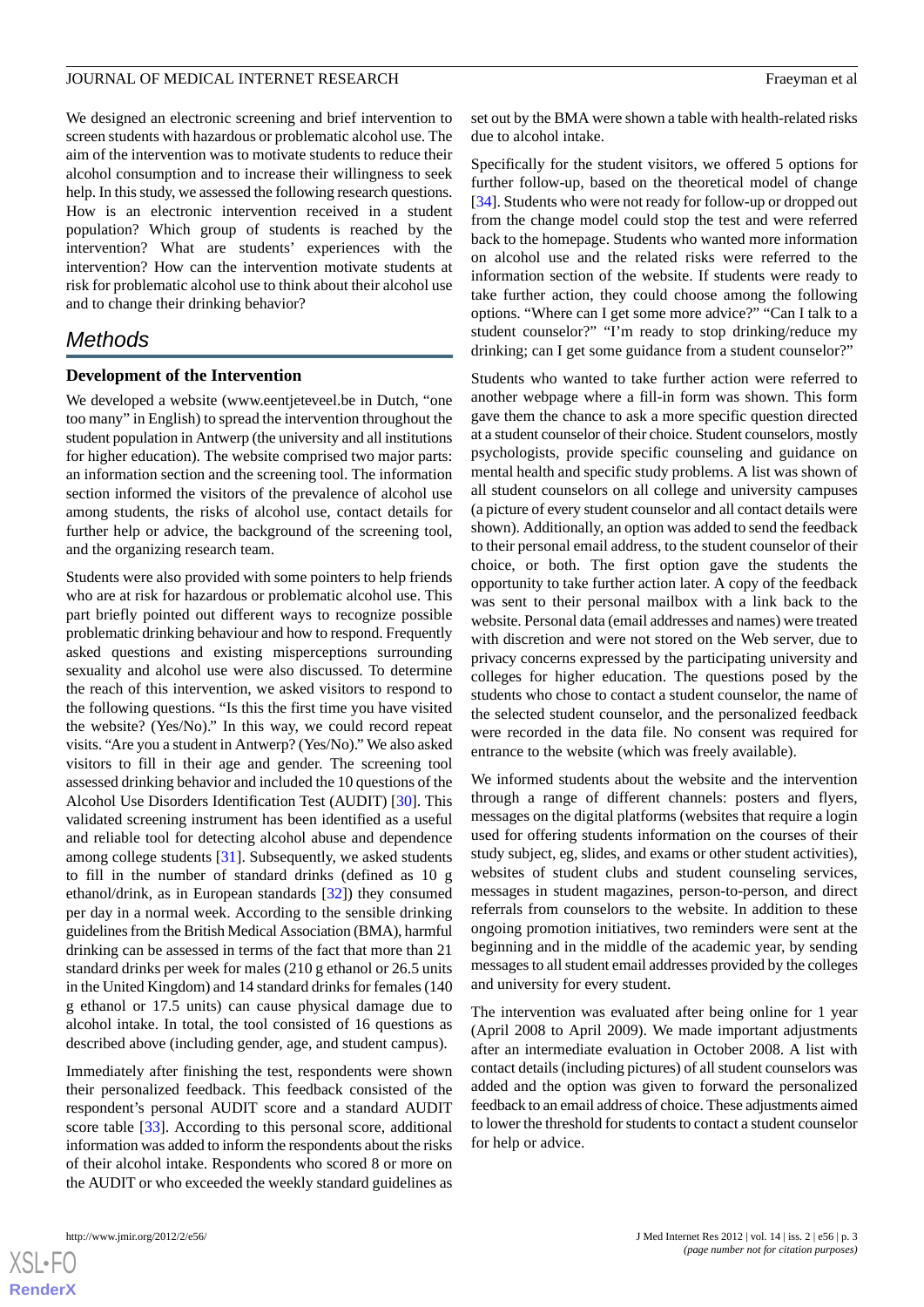### **Evaluation Method**

The intervention was evaluated in two different ways intended to be complementary. First, we analyzed the data that were recorded in the online screening tool as students filled in the questionnaire. These quantitative data were obtained in Excel (Microsoft Corporation, Redmond, WA, USA) and descriptive analyses (frequencies and cross-tabulations) were performed in SPSS 15.0 (IBM Corporation, Somers, NY, USA).

Second, we explored in depth the experiences, opinions, and perspectives of college and university students on the appearance, content, and effect of the intervention, which had not previously been explored.

#### **Focus Group Discussion Method**

Focus group discussions are a highly appreciated and valuable method for exploring the complex composition of experiences, opinions, and perspectives [\[35](#page-10-16)[-37](#page-10-17)]. Research has shown that people are more inclined to discuss their experiences in a group than in a face-to-face approach [[38\]](#page-10-18). All focus group discussions were moderated by an experienced moderator with thorough knowledge of motivational interviewing. The ability of the moderator to stimulate discussion and to guide the conversation in the right direction is essential in focus group discussions [\[38\]](#page-10-18).

A semistructured interview guide of open questions was used to carefully elicit the experiences, opinions, and perspectives of the participants and to stimulate discussion. The interview guide consisted of an introduction (where confidentiality issues were explained), transitional questions, key questions, and subquestions (see [Multimedia Appendix 1](#page-9-16)). The key question of the interview guide for the focus group discussions was "How did the intervention help you think about your alcohol use and change it?" This question was not used in the focus group discussions as such (see further details in [Multimedia Appendix](#page-9-16) [1\)](#page-9-16). Most themes were set out beforehand in the interview guide and concerned the general evaluation aspects of the interventions: knowledge of and participation in the website, positive and negative experiences with the website, and general results of the intervention relating to alcohol use among college and university students. Some other themes that emerged during the first focus group discussions (as suggested by the participants) were added to the script and used in the following focus group discussions (see [Multimedia Appendix 1](#page-9-16)).

The composition of the discussion groups needs to meet the criterion of homogeneity. During the discussion, participants need to feel that they are among equals to be able to speak freely about their personal experiences. We randomly invited college and university students from Antwerp who were in the first 3 years of their educational program based on their willingness to participate in the discussion group (by email or personal invitation). Previous studies have shown that this younger group of students is more at risk for problematic alcohol use [\[39](#page-10-19),[40\]](#page-10-20). Convenience sampling was applied [[37\]](#page-10-17). Another criterion for inclusion was participation in the intervention (visited the website and took the test), and we strived for an equal distribution by gender and study subject in the focus group discussions. We set a minimum of 4 and maximum of 10 participants for the focus group discussions. The number of focus group discussions is determined by saturation of the data (no new results can be obtained by adding a focus group discussion), which is usually reached after 4 or 5 focus group discussions. Representativeness of the participants is not a criterion in focus group discussions [[38\]](#page-10-18).

All the focus group discussions were audiorecorded digitally and transcribed verbatim. JF and BV independently coded all transcripts. Through an iterative process of constant comparison and reflection, we obtained a frame of codes giving insight into and explaining the perception of students regarding the electronic screening and brief intervention tool and the questions in the script. The applied method was inductive content analysis, which is commonly used in qualitative research [\[37](#page-10-17)]. In this paper we present a selection of the most important themes (a complete report in Dutch can be obtained from the corresponding author). Results of the analysis are illustrated with relevant quotes from the students in the focus group discussions.

# *Results*

#### **Quantitative Evaluation**

Between April 7, 2008 and April 6, 2009, a total of 5664 people visited the website,  $62.29\%$  (n = 3528) of them students in Antwerp. More than half of the students who visited the website were male ( $n = 1936, 54.88\%$ ). The majority visited the website only once (n = 3395, 96.23%). The mean age was 21 (SD 3.8) years with a minimum age of 15 years and a maximum of 58 years. The mean age of all Flemish (from Flanders, the northern Dutch-speaking part of Belgium; Antwerp is situated in the center of Flanders) college and university students in the academic year 2007–2008 was 21 years, with a minimum age of 16 years and a maximum of 73 years [[40\]](#page-10-20). In this study we obtained a representative sample of college and university students with regard to age.

On average, 10.39% of the students per participating institution for higher education visited the website at least once (3395 student visitors/33,222 students in the participating institutions). The proportion of males to females (54.55% and 45.45%, respectively) in the sample differed from the proportion in the population of Antwerp students (45.83% and 54.17%, respectively) (see [Table 1](#page-4-0)). Thus, we reached proportionally more male than female students.

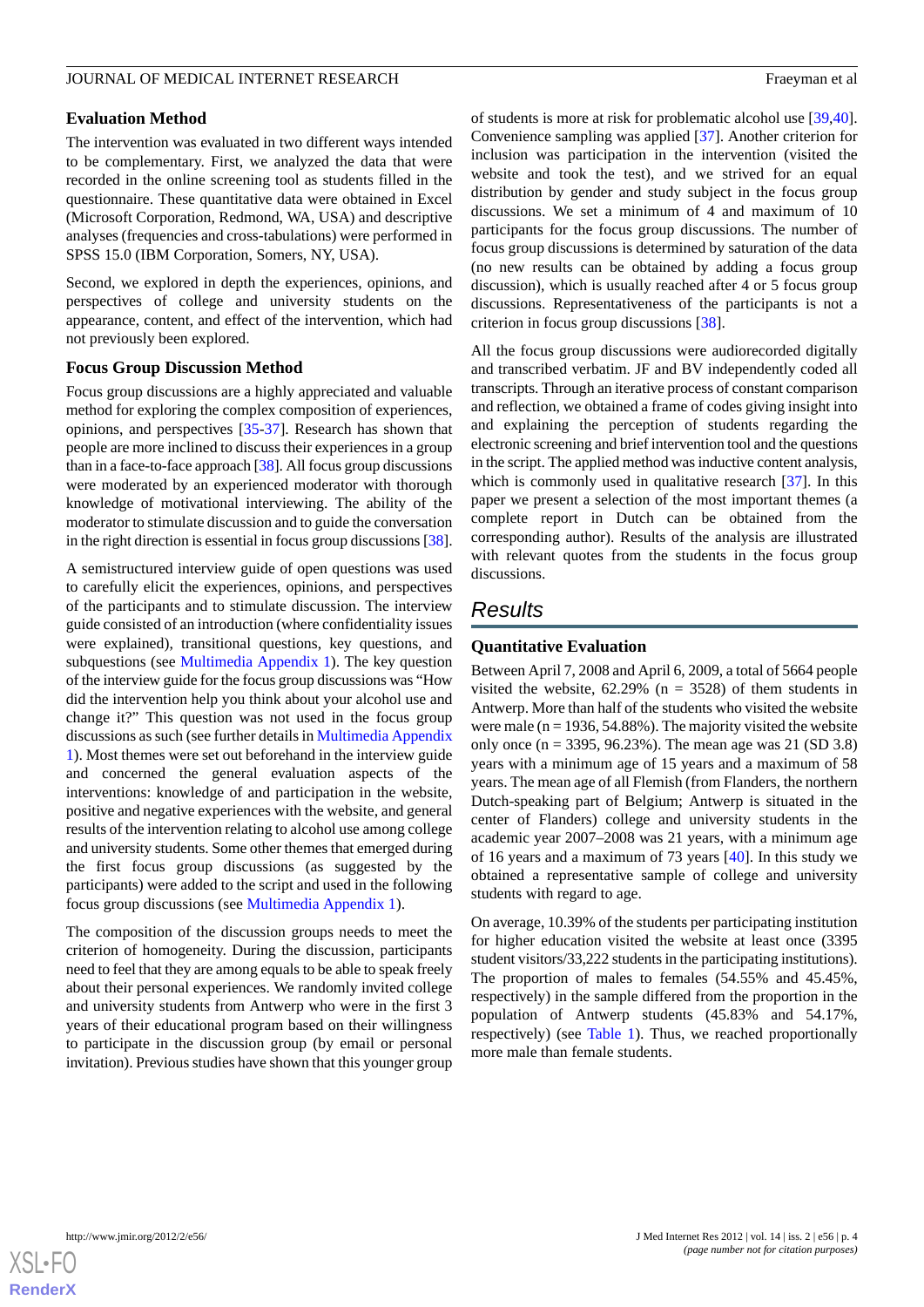<span id="page-4-0"></span>

|  | <b>Table 1.</b> Gender division for total number of college and university students in Antwerp and the students who visited the website www.eentieteveel.be. |  |  |  |  |  |
|--|--------------------------------------------------------------------------------------------------------------------------------------------------------------|--|--|--|--|--|
|--|--------------------------------------------------------------------------------------------------------------------------------------------------------------|--|--|--|--|--|

| Gender               | Number of visitors<br>to the website |         | Total number of college and<br>university students in Antwerp |         |
|----------------------|--------------------------------------|---------|---------------------------------------------------------------|---------|
|                      | n                                    | $\%$    | n                                                             | %       |
| Male                 | 1852                                 | 54.55%  | 15,226                                                        | 45.83%  |
| Female               | 1543                                 | 45.45%  | 17,996                                                        | 54.17%  |
| Total                | 3395                                 | 100.00% | 33,222                                                        | 100.00% |
| Missing <sup>a</sup> | 133                                  | 3.8%    | $\mathbf{0}$                                                  | 0%      |

<sup>a</sup> These students did not fill in the question on gender (missing data not in total count).

Of the 3213 students who participated in the intervention, 41.15% ( $n = 1322$ ) were at low risk for problematic alcohol use (score of  $0-7$  on the AUDIT), 40.34% (n = 1296) were at medium risk (score of  $8-15$  on the AUDIT), 9.7% (n = 311) were at high risk (score of 16–19 on the AUDIT), and 8.8% (n  $= 284$ ) were at very high risk (AUDIT score of 20 or more) [[30\]](#page-10-11). More male (481/1767, 27.3%) than female students

(114/1446, 8.0%) were at high to very high risk (see [Table 2\)](#page-4-1). A relationship is observed between AUDIT scores and the results from the BMA guidelines. The results show that, when the threshold amount for hazardous drinking is exceeded, students have a high risk of problematic alcohol use (score of 16–40 on the AUDIT).

<span id="page-4-1"></span>**Table 2.** Alcohol Use Disorders Identification Test (AUDIT) score versus gender.

| <b>AUDIT</b>         | Male students    |         | Female students |         | All students |         |
|----------------------|------------------|---------|-----------------|---------|--------------|---------|
| score range          | $\mathbf n$      | %       | $\mathbf n$     | %       | $\mathbf n$  | %       |
| $0 - 7^a$            | 446              | 25.2%   | 876             | 60.6%   | 1322         | 41.15%  |
| $8 - 15^a$           | 840              | 47.5%   | 456             | 31.5%   | 1296         | 40.34%  |
| $16 - 19^a$          | 254              | 14.4%   | 57              | 4%      | 311          | 9.7%    |
| $20 - 40^a$          | 227              | 12.9%   | 57              | 4%      | 284          | 8.8%    |
| Missing <sup>b</sup> | $\boldsymbol{0}$ | 0%      | $\mathbf{0}$    | 0%      | 297          | 9.2%    |
| Total                | 1767             | 100.00% | 1446            | 100.00% | 3213         | 100.00% |

<sup>a</sup> Statistically significant for  $\chi^2_{3.4} = 452.6, P < .0001$ .

 $<sup>b</sup>$  These students did not complete the test (missing data not in total count).</sup>

<span id="page-4-2"></span>Of the students who did the test more than once, a larger proportion reported a higher risk for problematic alcohol use (score of 16–40 on the AUDIT) (n = 36, 29%;  $\chi^{2}_{1}$  = 9.5, P <

.0001) than during their first visit (n = 559, 18.1%;  $\chi^2_{1} = 9.5$ , *P*  $< .0001$ ) (see [Table 3](#page-4-2)).

Table 3. Alcohol Use Disorders Identification Test (AUDIT) score for college and university students during their first or repeat visit to the website www.eentjeteveel.be.

| <b>AUDIT</b>         | First visit <sup>a</sup> |         | Repeat visit <sup>b</sup> |        | Total visits |         |
|----------------------|--------------------------|---------|---------------------------|--------|--------------|---------|
| score range          | n                        | %       | n                         | %      | n            | %       |
| $0 - 15^c$           | 2530                     | 81.90%  | 88                        | 71%    | 2618         | 74.21%  |
| $16 - 40^{\circ}$    | 559                      | 18.1%   | 36                        | 29%    | 595          | 16.9%   |
| Missing <sup>d</sup> | $\boldsymbol{0}$         | 0%      | $\mathbf{0}$              | 0%     | 315          | 8.9%    |
| Total                | 3089                     | 100.00% | 124                       | 100.0% | 3528         | 100.00% |

<sup>a</sup> Counts all records with answer of yes to the question "Is this the first time you have visited the website? (Yes/No)."

 $<sup>b</sup>$  Counts all records with answer of no to the question "Is this the first time you have visited the website? (Yes/No)."</sup>

<sup>c</sup> Statistically significant for  $\chi^2_{1} = 9.5, P < .002$ .

<sup>g</sup> These students did not complete the test.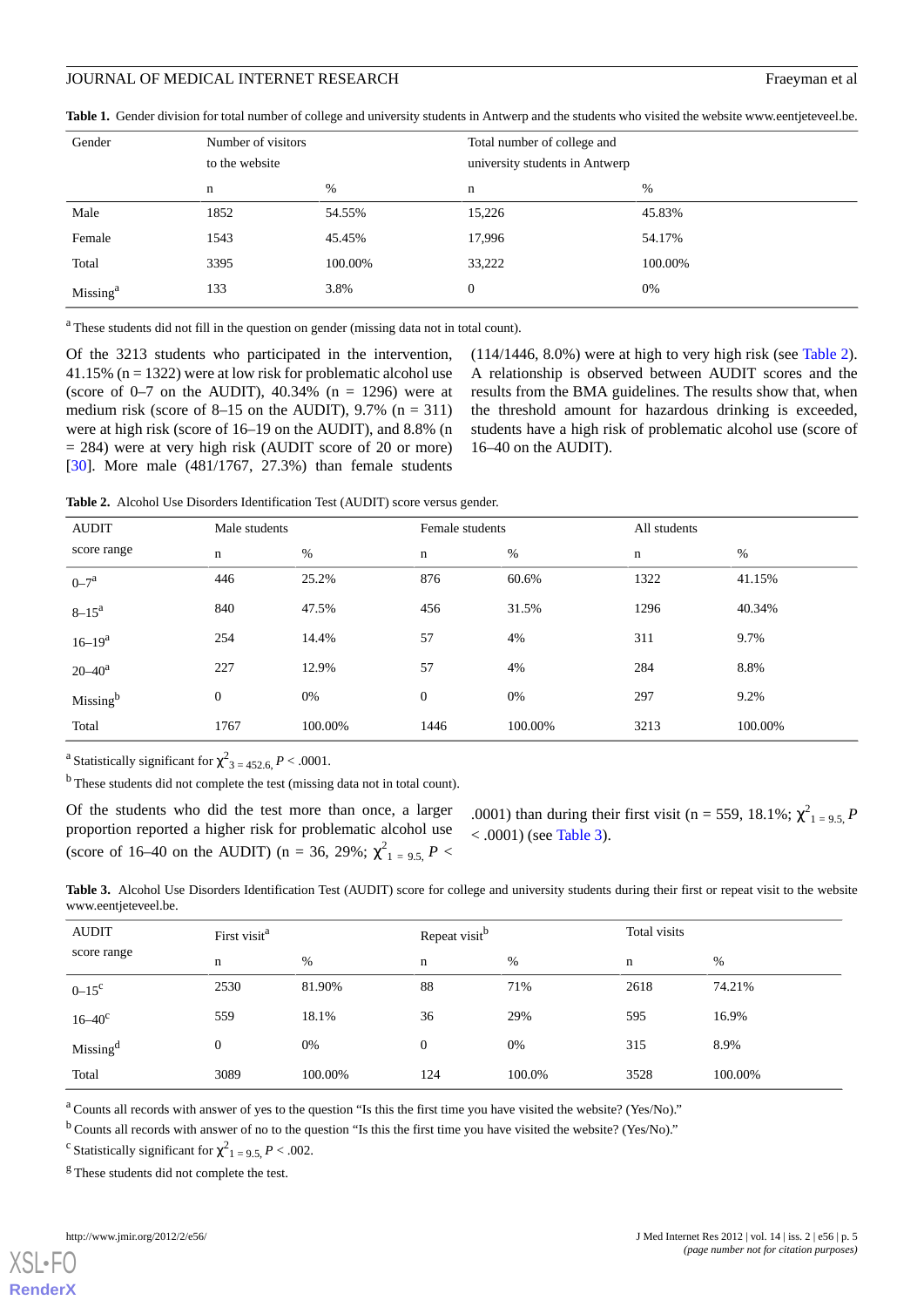Of 2114 students who completed the test and chose 1 of the follow-up options,  $82.73\%$  (n = 1749) chose to return to the homepage and quit the intervention. Almost 15% of the students  $(n = 308, 14.6\%)$  preferred to look for more information on their alcohol use and 3% ( $n = 57$ ) chose a follow-up action (advice, appointment, or guidance) (see [Table 4](#page-5-0)). In total, 3 students sent an email to 1 of the student counselors. Of these, 2 wanted to receive guidance in reducing drinking and 1 student asked to make an appointment with a professional. The researcher consulted the student counselors who were contacted by the students to verify whether a follow-up took place after the student counselor received an email from the student through the website (the student's privacy was ensured during this process). All 3 students received a request for an appointment from the student counselor, as described by the standard procedures. In none of the cases was further follow-up achieved.

<span id="page-5-0"></span>**Table 4.** Alcohol Use Disorders Identification Test (AUDIT) score for college and university students vs. choices for follow-up.

| Choice                                | <b>AUDIT</b> score range |        |                  |        | All students |         |
|---------------------------------------|--------------------------|--------|------------------|--------|--------------|---------|
|                                       | $0 - 15$                 |        | $16 - 40$        |        |              |         |
|                                       | n                        | %      | $\mathbf n$      | $\%$   | n            | $\%$    |
| Stop the test <sup>a</sup>            | 1452                     | 84.71% | 297              | 74.3%  | 1749         | 82.73%  |
| More informa-<br>tion <sup>a</sup>    | 228                      | 13.3%  | 80               | 20%    | 308          | 14.6%   |
| Further ac-<br>tion <sup>a</sup>      | 34                       | 2%     | 23               | 6%     | 57           | 3%      |
| Missing (no<br>$\arctan$ <sup>b</sup> | $\mathbf{0}$             | 0%     | $\boldsymbol{0}$ | 0%     | 1117         |         |
| Total                                 | 1714                     | 100.0% | 400              | 100.0% | 2114         | 100.00% |

<sup>a</sup> Statistically significant for  $\chi^2_{2} = 32.4$ ,  $P < .001$ .

<sup>b</sup> These students did not choose 1 of the follow-up options, but did finish the test (not in total count).

There was an association between AUDIT scores and the choices for follow-up. Most of the students (1452/1714, 84.71%) in the low-risk group (score of 0–15 for the AUDIT) chose to stop the test. Proportionally fewer students (297/400, 74.3%) from the high-risk group (score of 16–40 for the AUDIT) also chose to stop the test. More students from the high-risk group ( $n = 80$ , 20.0%) than the low-risk group ( $n = 228$ , 13.3%) chose to get more information on their alcohol use. The outcome was similar for the follow-up actions:  $6\%$  (n = 23) of the high-risk group and 2% ( $n = 34$ ) from the low-risk group chose a follow-up action (advice, appointment, or guidance) (see [Table 4\)](#page-5-0).

#### **Qualitative Evaluation**

In February and March 2009 (during the final phase of the online intervention), we carried out 5 focus group discussions with 17

male and 17 female students between 18 and 23 years old, with a mean age of 19. All participants were enrolled as bachelor's students at the Antwerp University or at one of the six participating institutions for higher education in the city of Antwerp. They were invited to visit the website before participating in 1 of the focus group discussions. Students in the focus group discussions indicated a mean alcohol intake of 7 standard drinks per week. A total of 4 students reported no drinking, 4 female students reported an average of 7 to 14 standard drinks per week, and no female students reported an average of more than 14 alcoholic beverages per week. Among the male students, 8 drank on average between 7 and 21 standard drinks per week, and only 1 reported an average of more than 21 alcoholic beverages per week (see [Table 5](#page-6-0)).

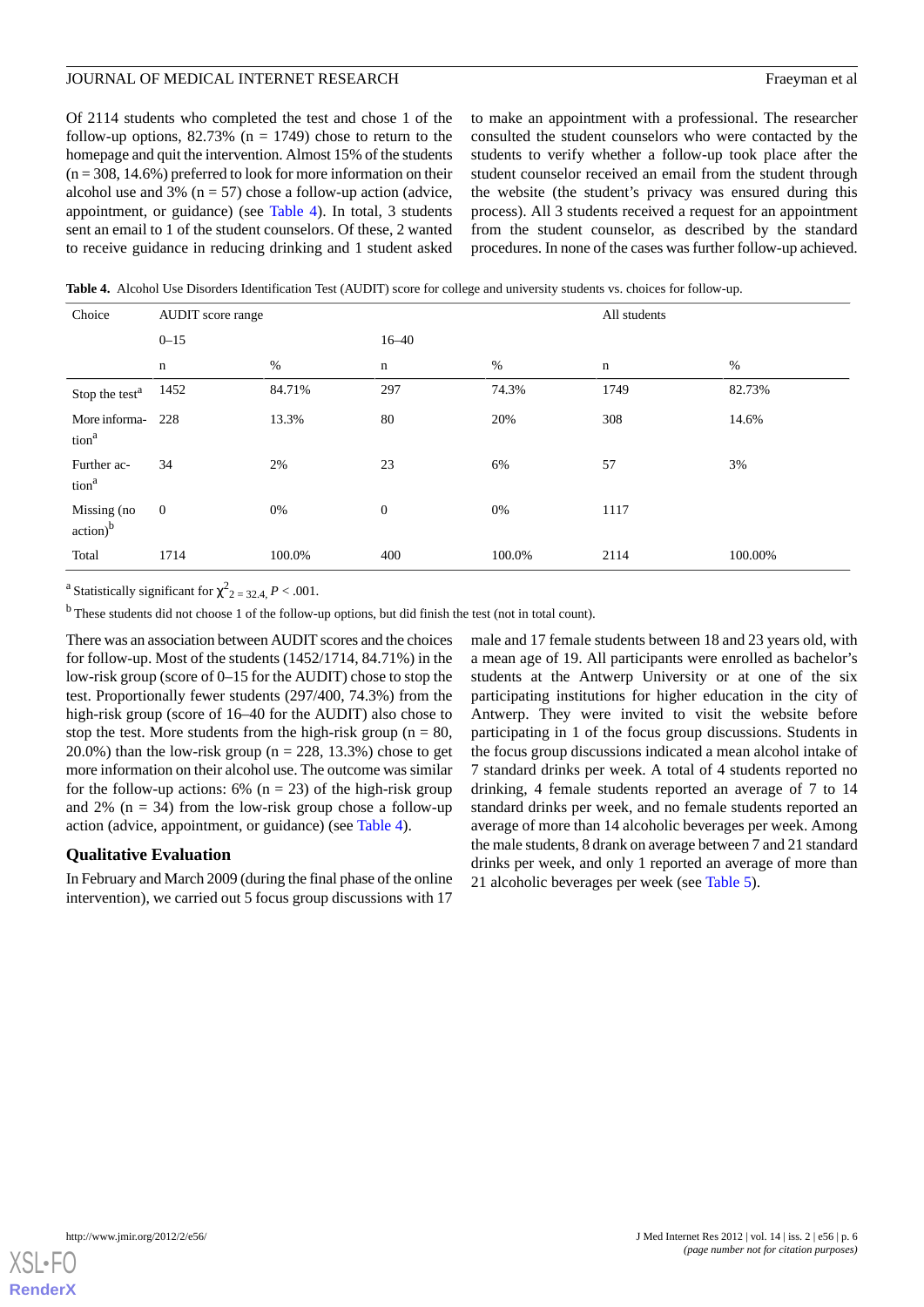# JOURNAL OF MEDICAL INTERNET RESEARCH Fraeyman et al

<span id="page-6-0"></span>

|  |  |  |  | Table 5. Characteristics of participants in the focus group discussions. |
|--|--|--|--|--------------------------------------------------------------------------|
|--|--|--|--|--------------------------------------------------------------------------|

| Focus                  | Gender | Age     | Standard         | Study subject       |
|------------------------|--------|---------|------------------|---------------------|
| $\operatorname{group}$ |        | (years) | drinks/week      |                     |
| $\mathbf{1}$           | Male   | $20\,$  | $8\,$            | Nautical sciences   |
|                        | Male   | $18\,$  | $\boldsymbol{2}$ | Nautical sciences   |
|                        | Female | 18      | $\mathbf{1}$     | Nautical sciences   |
|                        | Male   | 18      | $\boldsymbol{0}$ | Nautical sciences   |
|                        | Male   | 19      | 15               | Nautical sciences   |
|                        | Male   | $20\,$  | 6                | Nautical sciences   |
|                        | Male   | 19      | 20               | Nautical sciences   |
|                        | Male   | 19      | 3                | Nautical sciences   |
| 2                      | Male   | 21      | $\,$ 8 $\,$      | Social studies      |
|                        | Female | 23      | $6 - 10$         | Social studies      |
|                        | Female | 19      | $7 - 14$         | Social studies      |
|                        | Male   | 19      | 17               | Social studies      |
|                        | Female | 22      | 0                | Social studies      |
|                        | Female | 19      | 6                | Social studies      |
|                        | Female | 23      | $5 - 8$          | Social studies      |
|                        | Female | $22\,$  | $6 - 10$         | Social studies      |
| 3                      | Male   | $21\,$  | $\boldsymbol{0}$ | Social studies      |
|                        | Male   | $21\,$  | 30               | Social studies      |
|                        | Male   | 22      | 20               | Social studies      |
|                        | Female | 19      | 5                | Social studies      |
|                        | Male   | $20\,$  | 8                | Social studies      |
|                        | Male   | 22      | 7                | Social studies      |
|                        | Female | 21      | 7                | Social studies      |
| 4                      | Female | 20      | 14               | Veterinary medicine |
|                        | Female | 19      | $6 - 7$          | Veterinary medicine |
|                        | Female | 19      | $1 - 2$          | Veterinary medicine |
|                        | Female | $20\,$  | $2 - 3$          | Veterinary medicine |
| 5                      | Female | $18\,$  | $2 - 3$          | Applied psychology  |
|                        | Male   | $18\,$  | $\boldsymbol{0}$ | Applied psychology  |
|                        | Female | $18\,$  | 4                | Applied psychology  |
|                        | Male   | $20\,$  | 4                | Applied psychology  |
|                        | Female | $18\,$  | 3                | Applied psychology  |
|                        | Female | $18\,$  | 6                | Applied psychology  |
|                        | Male   | 19      | $\mathfrak{Z}$   | Applied psychology  |

#### *General Experiences With the Website*

Generally, students in the focus group discussions experienced their visit to the website as positive. According to the students, the website offered clear information about their alcohol use, as illustrated in the following quotes (Q).

*Q1: The name of the website is well chosen, it sounds nonjudgmental.*

*Q2: I found the pointers for friends very useful. This way, the website aims not only at people with an alcohol problem, but also at people surrounding them. That can be useful.*

*Q3: I've found some references for further help. That's a positive thing.*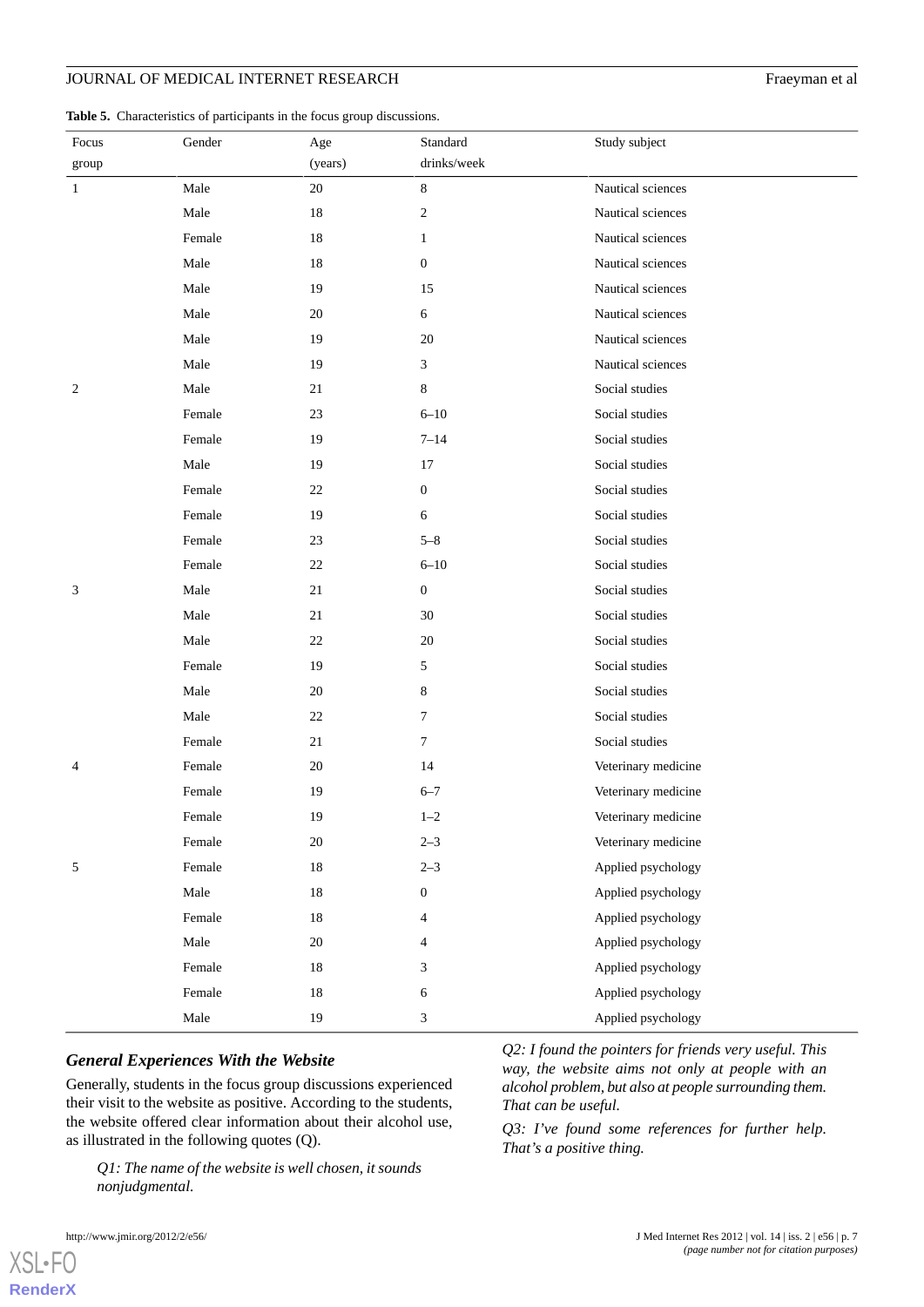## *Evaluation of Alcohol Use and Related Risks*

This theme emerged spontaneously during the focus group discussions when exploring the experiences of the students with the website. Most students found it difficult to evaluate their own alcohol intake and related risks (Q4). Some felt that they had a realistic idea of their own drinking habits (Q5). However, they generally underestimated their drinking behavior (Q6, Q7). Indeed, when receiving the personal feedback, some students did not believe the results that were shown (Q7).

*Q4: You think to yourself "I don't drink too much" and "it causes no harm," but then it appears that it does...*

*Q5: I think everyone can evaluate his own drinking behavior; at least I can.*

*Q6: I found the results of the test interesting because I had a score of 7. A score of 8 would have put me in the second risk category. That made me think for a second: "maybe I should be aware..." Because I expected a lower score.*

*Q7: When I saw my results, I thought "Oh, I did something wrong, this can't be right."*

Students also underestimated the general risks of excessive alcohol use (Q8, Q9).

*Q8: Maybe I drink 35 units on Friday and Saturday, and zero units the rest of the week. That's not addictive behavior in my opinion, or is it?*

*Q9: The possible consequences seem so far away, you can't see them...*

#### *Perceived Goal and Target Group of the Website*

In general, students did not feel that the intervention was addressing them. The website can be useful only for people who have doubts about the amount of their own alcohol intake and people who are already planning to seek help or advice (Q10). The website cannot help people who are not aware of any existing alcohol-related problems, according to the students (Q11).

*Q10: For someone who has the feeling "maybe it's getting to be a bit too much," the website can have an impact maybe.*

*Q11: The people with the biggest problem—the ones who don't care but are not aware of the problem—are the most difficult ones to get on the website.*

#### *Usefulness of the Website for Others*

Mostly, the students reflected on possible negative consequences of alcohol use for others rather than for themselves. They spontaneously mentioned the importance of their own role as a friend in dealing with problematic alcohol use in their friends (Q12, Q13). Additionally, the website could provide useful information for friends, parents, and youth workers (Q14).

*Q12: You have to be honest with your friends about their alcohol use.*

*Q13: If one of your friends comes up to you and says "I have a drinking problem"...yeah, I would refer her, I think.*

*Q14: ...you can fill in the test with leaders from youth movements, people who work with young people, so they can sensitize young people in their own context.*

#### *Motivation to Change*

Most of the students said that the intervention did not motivate them to change their alcohol use, as a second step in behavioral change (Q15). However, when their test results were more alarming, they would be stimulated to think about it, as a first step in behavioral change (Q16).

*Q15: Now, when I start my fourth drink, I think "Ow, in fact, maybe four drinks is a bit too much," but I don't think [my drinking behavior] can change because of the website...*

*Q16: I had a score of 8 on the test and I drink a glass of wine every night with dinner. If my score had been higher, I would consider drinking less. Just realizing that all sorts of bad things can happen to your liver...*

The students in the focus group discussions generally considered their own alcohol use not to be problematic, although at least one student did show risk for harmful alcohol use according to the BMA guidelines (see [Table 5](#page-6-0)). They were stimulated to think about the alcohol use of their friends more than about their own alcohol use (Q17). A few students would consider talking about their alcohol use after visiting the website (Q18).

*Q17: [The score] worried me, especially for my friends. Because I'm not a heavy drinker myself, and when I saw my score, I thought "Wow, my friends, if they did this test, they would score even higher!"*

*Q18: You could talk with your parents about it, using the information from the website.*

# *Discussion*

An electronic screening and brief intervention was developed, aimed at Antwerp college and university students, to test their alcohol use and to gain insight into their drinking behavior by offering an easily accessible tool. This is the only existing electronic screening and brief intervention tool in Flanders and Belgium specifically focusing on college and university students.

Although on average 10.39% of the students per participating institution for higher education in Antwerp visited the website, publicity for the website is a rather weak point. The sample of students that we obtained in the online intervention was representative according to age; however, we did not consider other dimensions for representativeness. During the focus group discussions, students stressed the lack of publicity initiatives for the website. We set up two major campaigns to reach students during the college year. These initiatives had a positive influence. However, we saw a steep decline in visitor numbers between and shortly after these initiatives. More persistent and repeated actions are needed to maintain students' attention, for example, advertising on social network sites such as Facebook and LinkedIn.

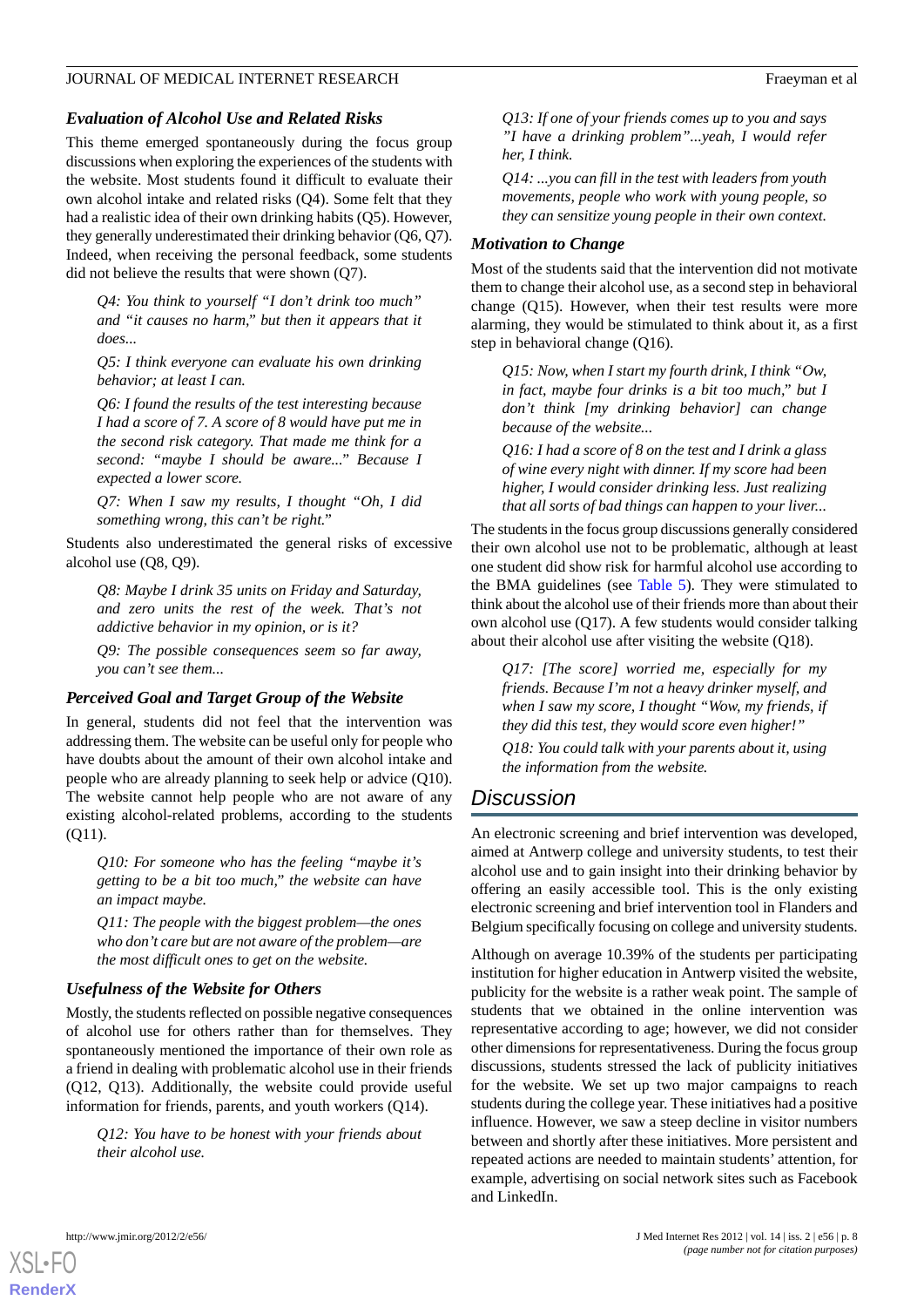Only 3 students took further action and sent an email to a student counselor. We cannot know how many students approached the listed student counselors by personal or telephone contact following a visit to the website. After visiting the website, students could have approached other health services outside the possibilities offered in this intervention; however, it was not our intention to assess this.

Additionally, possibly relevant data were missed by not recording the number of times that students had personal feedback sent to their own email address. These results could inform us about the students and their intention to change their drinking behavior.

Although this study has some limitations, our results can offer social scientists and health workers insight into the experiences and attitudes of students toward an electronic screening and brief intervention aimed at reducing alcohol drinking among those with problematic or hazardous drinking behavior. Until now, this was an unexplored topic.

The results of the study show that students in high-risk groups are more inclined than those in low-risk groups to seek help or advice. This is confirmed in the qualitative research, where students indicated that they would be more motivated to take further action when the feedback showed alarming results. Also, more students from the high-risk group repeatedly visited the website. We can therefore conclude that students were motivated to think about their alcohol use after participating in the intervention and that this motivation was even increased when the risk for problematic alcohol use increased. These findings are in accordance with several other studies [[9,](#page-9-7)[12](#page-9-12)[,20](#page-10-1)]. However, more research on the nature of this relationship is needed.

A previous study among Antwerp students showed that more male  $(10.2\% - 11.1\%)$  than female  $(1.8\% - 6.2\%)$  students are at risk for problematic alcohol use [[16\]](#page-9-10). A recent study among Antwerp and Ghent students showed the same results (11.1% male and 1.7% female problematic alcohol users) [[40\]](#page-10-20). A review on drinking in European universities found similar results [[4\]](#page-9-3). Moreover, women are more willing than men to seek help [[17\]](#page-9-11). In the quantitative analysis we found that more male than female students visited the website. Also, the proportion of students in high-risk groups was higher than in the previous study by Van Hal et al [[39\]](#page-10-19). Therefore, the intervention succeeded in meeting the challenge to reach more men than women and more students at high risk than at low risk for problematic alcohol use. However, the selection of the cut-off points in the AUDIT score and the BMA standard to determine different risk groups is influenced by national and cultural standards, which are also determined by maximum consumption allowances [\[30](#page-10-11)]. In the United Kingdom, the cut-off point for the number of weekly standard drinks is 110.6 g (7.9 g  $\times$  14 drinks) of ethanol per week for women and 165.9 g (7.9 g  $\times$  21 drinks) or ethanol for men, compared with 140 g and 210 g, respectively, in Belgium. The results in this study, therefore, may imply an underestimation compared with harmful drinking in the United Kingdom.

With regard to the average alcohol intake per week reported by the participating students, we unintentionally gathered a mixed group of drinkers in every discussion group. Although it was not the intention of the study to gather a representative group of students with regard to alcohol intake, this can be considered a strength of the study. Heavy drinkers as well as abstainers participated in the focus group discussions and shared their opinions in the discussion. However, this can also be seen as a weakness of the study. The intervention aimed to address especially high-risk drinkers, and the group of participants in the focus group discussions was mixed with regard to alcohol use.

The role of friends in the management of alcohol use is important. Students were more likely to overestimate the alcohol intake of other students and to underestimate their own alcohol use, creating a situation where students are at risk for excessive alcohol intake. Previous research has indicated that perceived social norms are a realistic predictor of future behavior in students [\[41](#page-10-21)[-44](#page-11-0)] regardless of gender [[45\]](#page-11-1). Misperceptions can be tackled by correcting the perceived social norms [[23,](#page-10-4)[43,](#page-10-22)[44](#page-11-0)[,46](#page-11-2)-[48\]](#page-11-3). Adding extra information to the personalized feedback in the intervention according to the social norms approach can address these misperceptions in the future.

The combined use of both quantitative and qualitative methods makes the current study highly valuable and rare within this subject area. On the one hand, the quantitative evaluation gives a good overview of the participation of the student population in the intervention and can show us trends in the status of alcohol use among the student population who participated in the intervention. On the other hand, the exploratory method of focus group discussions gives us a unique insight into the experiences, opinions, and perceptions of the same population on the intervention, which cannot be obtained in any other scientifically justified manner.

#### **Conclusion**

Recent studies have shown the effectiveness of freely available and anonymous online interventions in reducing alcohol use in student populations. To demonstrate the effectiveness of our intervention, a follow-up study needs to be performed with one or more control groups and one intervention group. However, this study shows that qualitative methods can be used in a pragmatic and a scientifically rigorous manner simultaneously. The results show that the intervention was well received in the student population, although most students did not feel addressed by it. It reached more male than female students and also more students in high-risk groups. The results show that the willingness to seek help increases when the risk for problematic alcohol use increases. However, the impact of the website on real behavior change needs further research. We were able to gain highly valuable information that deepens the knowledge base on the feasibility of an eHealth brief intervention tool for alcohol use aimed at college and university students. The results of this study can assist health providers and researchers in better understanding the perceptions of college and university students with regard to eHealth interventions.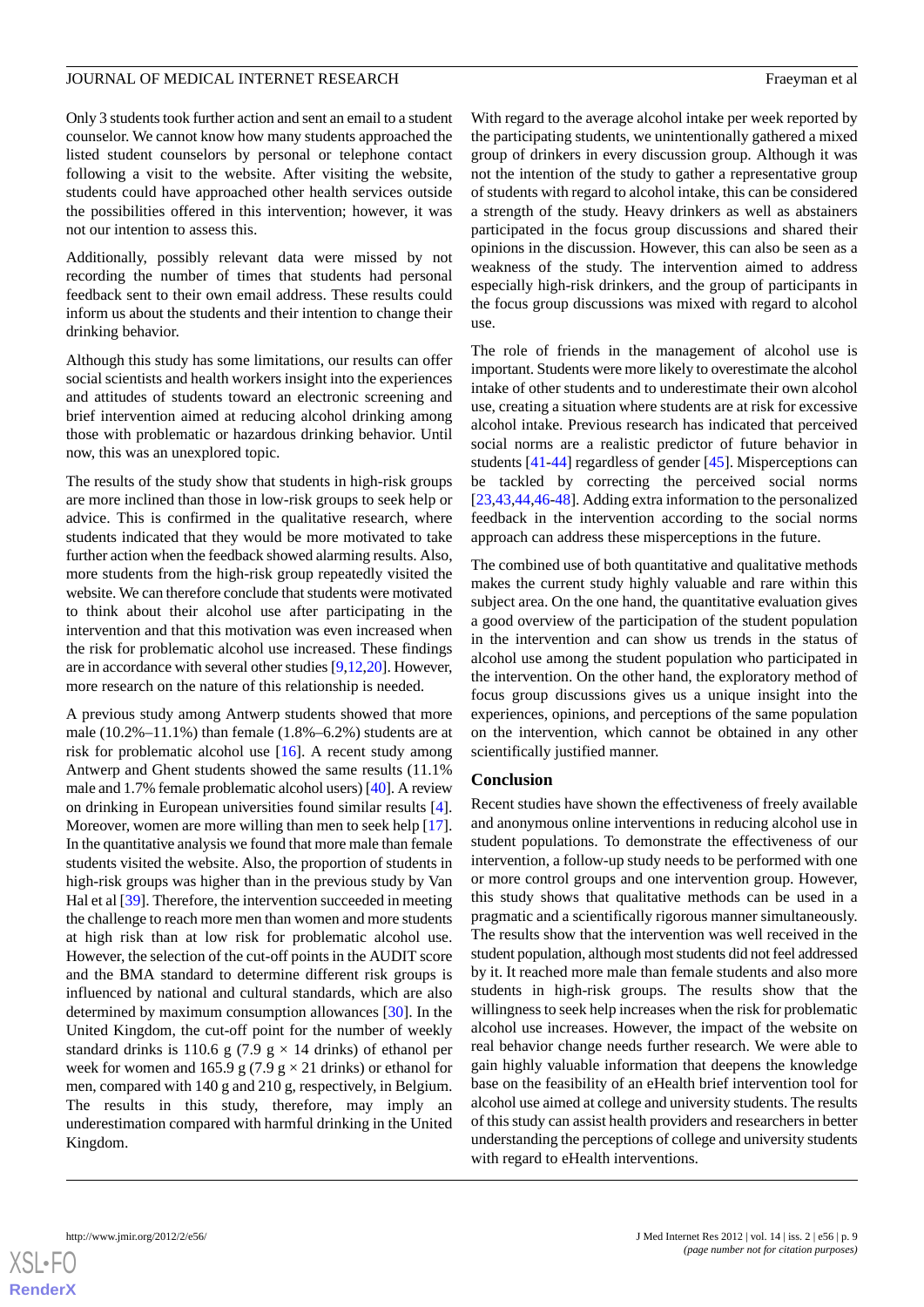# **Acknowledgments**

Grants from the Flemish Agency for Care and Health funded this research. The Flemish Agency for Care and Health is an agency of the Flemish government and supports and governs diverse health initiatives in Flanders.

## **Conflicts of Interest**

<span id="page-9-16"></span>None declared.

# **Multimedia Appendix 1**

Script for focus group discussions.

[[PDF File \(Adobe PDF File\), 57KB-Multimedia Appendix 1](https://jmir.org/api/download?alt_name=jmir_v14i2e56_app1.pdf&filename=2e4411847f86a7e9ffc6bacbc3ad9740.pdf)]

#### <span id="page-9-0"></span>**References**

- <span id="page-9-1"></span>1. Chiauzzi E, Green TC, Lord S, Thum C, Goldstein M. My student body: a high-risk drinking prevention web site for college students. J Am Coll Health 2005;53(6):263-274. [doi: [10.3200/JACH.53.6.263-274](http://dx.doi.org/10.3200/JACH.53.6.263-274)] [Medline: [15900990\]](http://www.ncbi.nlm.nih.gov/entrez/query.fcgi?cmd=Retrieve&db=PubMed&list_uids=15900990&dopt=Abstract)
- <span id="page-9-2"></span>2. Riper H, van Straten A, Keuken M, Smit F, Schippers G, Cuijpers P. Curbing problem drinking with personalized-feedback interventions: a meta-analysis. Am J Prev Med 2009 Mar;36(3):247-255. [doi: [10.1016/j.amepre.2008.10.016\]](http://dx.doi.org/10.1016/j.amepre.2008.10.016) [Medline: [19215850](http://www.ncbi.nlm.nih.gov/entrez/query.fcgi?cmd=Retrieve&db=PubMed&list_uids=19215850&dopt=Abstract)]
- <span id="page-9-3"></span>3. Kypri K, Saunders JB, Gallagher SJ. Acceptability of various brief intervention approaches for hazardous drinking among university students. Alcohol Alcohol 2003 Dec;38(6):626-628 [[FREE Full text](http://alcalc.oxfordjournals.org/cgi/pmidlookup?view=long&pmid=14633653)] [Medline: [14633653](http://www.ncbi.nlm.nih.gov/entrez/query.fcgi?cmd=Retrieve&db=PubMed&list_uids=14633653&dopt=Abstract)]
- <span id="page-9-4"></span>4. Wicki M, Kuntsche E, Gmel G. Drinking at European universities? A review of students' alcohol use. Addict Behav 2010 Nov;35(11):913-924. [doi: [10.1016/j.addbeh.2010.06.015\]](http://dx.doi.org/10.1016/j.addbeh.2010.06.015) [Medline: [20624671](http://www.ncbi.nlm.nih.gov/entrez/query.fcgi?cmd=Retrieve&db=PubMed&list_uids=20624671&dopt=Abstract)]
- <span id="page-9-5"></span>5. Cho H. Readiness to change, norms, and self-efficacy among heavy-drinking college students. J Stud Alcohol 2006 Jan;67(1):131-138. [Medline: [16536137](http://www.ncbi.nlm.nih.gov/entrez/query.fcgi?cmd=Retrieve&db=PubMed&list_uids=16536137&dopt=Abstract)]
- 6. Cellucci T, Krogh J, Vik P. Help seeking for alcohol problems in a college population. J Gen Psychol 2006 Oct;133(4):421-433. [doi: [10.3200/GENP.133.4.421-433](http://dx.doi.org/10.3200/GENP.133.4.421-433)] [Medline: [17128960\]](http://www.ncbi.nlm.nih.gov/entrez/query.fcgi?cmd=Retrieve&db=PubMed&list_uids=17128960&dopt=Abstract)
- <span id="page-9-6"></span>7. Buscemi J, Murphy JG, Martens MP, McDevitt-Murphy ME, Dennhardt AA, Skidmore JR. Help-seeking for alcohol-related problems in college students: correlates and preferred resources. Psychol Addict Behav 2010 Dec;24(4):571-580. [doi: [10.1037/a0021122](http://dx.doi.org/10.1037/a0021122)] [Medline: [21198220](http://www.ncbi.nlm.nih.gov/entrez/query.fcgi?cmd=Retrieve&db=PubMed&list_uids=21198220&dopt=Abstract)]
- <span id="page-9-7"></span>8. Moore MJ, Soderquist J, Werch C. Feasibility and efficacy of a binge drinking prevention intervention for college students delivered via the Internet versus postal mail. J Am Coll Health 2005 Aug;54(1):38-44. [doi: [10.3200/JACH.54.1.38-44](http://dx.doi.org/10.3200/JACH.54.1.38-44)] [Medline: [16050327](http://www.ncbi.nlm.nih.gov/entrez/query.fcgi?cmd=Retrieve&db=PubMed&list_uids=16050327&dopt=Abstract)]
- <span id="page-9-9"></span><span id="page-9-8"></span>9. Bendtsen P, Johansson K, Akerlind I. Feasibility of an email-based electronic screening and brief intervention (e-SBI) to college students in Sweden. Addict Behav 2006 May;31(5):777-787. [doi: [10.1016/j.addbeh.2005.06.002](http://dx.doi.org/10.1016/j.addbeh.2005.06.002)] [Medline: [15996827](http://www.ncbi.nlm.nih.gov/entrez/query.fcgi?cmd=Retrieve&db=PubMed&list_uids=15996827&dopt=Abstract)]
- <span id="page-9-12"></span>10. Kypri K, Saunders JB, Williams SM, McGee RO, Langley JD, Cashell-Smith ML, et al. Web-based screening and brief intervention for hazardous drinking: a double-blind randomized controlled trial. Addiction 2004 Nov;99(11):1410-1417. [doi: [10.1111/j.1360-0443.2004.00847.x](http://dx.doi.org/10.1111/j.1360-0443.2004.00847.x)] [Medline: [15500594](http://www.ncbi.nlm.nih.gov/entrez/query.fcgi?cmd=Retrieve&db=PubMed&list_uids=15500594&dopt=Abstract)]
- 11. Cunningham JA, Humphreys K, Koski-Jännes A, Cordingley J. Internet and paper self-help materials for problem drinking: is there an additive effect? Addict Behav 2005 Sep;30(8):1517-1523. [doi: [10.1016/j.addbeh.2005.03.003\]](http://dx.doi.org/10.1016/j.addbeh.2005.03.003) [Medline: [15893433](http://www.ncbi.nlm.nih.gov/entrez/query.fcgi?cmd=Retrieve&db=PubMed&list_uids=15893433&dopt=Abstract)]
- <span id="page-9-15"></span>12. Bewick BM, Trusler K, Mulhern B, Barkham M, Hill AJ. The feasibility and effectiveness of a web-based personalised feedback and social norms alcohol intervention in UK university students: a randomised control trial. Addict Behav 2008 Sep;33(9):1192-1198. [doi: [10.1016/j.addbeh.2008.05.002](http://dx.doi.org/10.1016/j.addbeh.2008.05.002)] [Medline: [18554819](http://www.ncbi.nlm.nih.gov/entrez/query.fcgi?cmd=Retrieve&db=PubMed&list_uids=18554819&dopt=Abstract)]
- <span id="page-9-14"></span><span id="page-9-10"></span>13. Kypri K, Langley JD, Saunders JB, Cashell-Smith ML, Herbison P. Randomized controlled trial of web-based alcohol screening and brief intervention in primary care. Arch Intern Med 2008 Mar 10;168(5):530-536 [\[FREE Full text\]](http://archinte.ama-assn.org/cgi/pmidlookup?view=long&pmid=18332300) [doi: [10.1001/archinternmed.2007.109\]](http://dx.doi.org/10.1001/archinternmed.2007.109) [Medline: [18332300](http://www.ncbi.nlm.nih.gov/entrez/query.fcgi?cmd=Retrieve&db=PubMed&list_uids=18332300&dopt=Abstract)]
- <span id="page-9-11"></span>14. Walters ST, Vader AM, Harris TR. A controlled trial of web-based feedback for heavy drinking college students. Prev Sci 2007 Mar;8(1):83-88. [doi: [10.1007/s11121-006-0059-9\]](http://dx.doi.org/10.1007/s11121-006-0059-9) [Medline: [17136461\]](http://www.ncbi.nlm.nih.gov/entrez/query.fcgi?cmd=Retrieve&db=PubMed&list_uids=17136461&dopt=Abstract)
- <span id="page-9-13"></span>15. Walters ST, Miller E, Chiauzzi E. Wired for wellness: e-interventions for addressing college drinking. J Subst Abuse Treat 2005 Sep;29(2):139-145. [doi: [10.1016/j.jsat.2005.05.006\]](http://dx.doi.org/10.1016/j.jsat.2005.05.006) [Medline: [16135342\]](http://www.ncbi.nlm.nih.gov/entrez/query.fcgi?cmd=Retrieve&db=PubMed&list_uids=16135342&dopt=Abstract)
- 16. Kypri K, Stephenson S, Langley J, Cashell-Smith M, Saunders J, Russell D. Computerised screening for hazardous drinking in primary care. N Z Med J 2005 Oct 28;118(1224):U1703. [Medline: [16258578\]](http://www.ncbi.nlm.nih.gov/entrez/query.fcgi?cmd=Retrieve&db=PubMed&list_uids=16258578&dopt=Abstract)
- 17. Benton SL, Benton SA, Downey RG. College student drinking, attitudes toward risks, and drinking consequences. J Stud Alcohol 2006 Jul;67(4):543-551. [Medline: [16736074\]](http://www.ncbi.nlm.nih.gov/entrez/query.fcgi?cmd=Retrieve&db=PubMed&list_uids=16736074&dopt=Abstract)
- 18. Copeland J, Martin G. Web-based interventions for substance use disorders: a qualitative review. J Subst Abuse Treat 2004 Mar;26(2):109-116. [doi: [10.1016/S0740-5472\(03\)00165-X](http://dx.doi.org/10.1016/S0740-5472(03)00165-X)] [Medline: [15050088](http://www.ncbi.nlm.nih.gov/entrez/query.fcgi?cmd=Retrieve&db=PubMed&list_uids=15050088&dopt=Abstract)]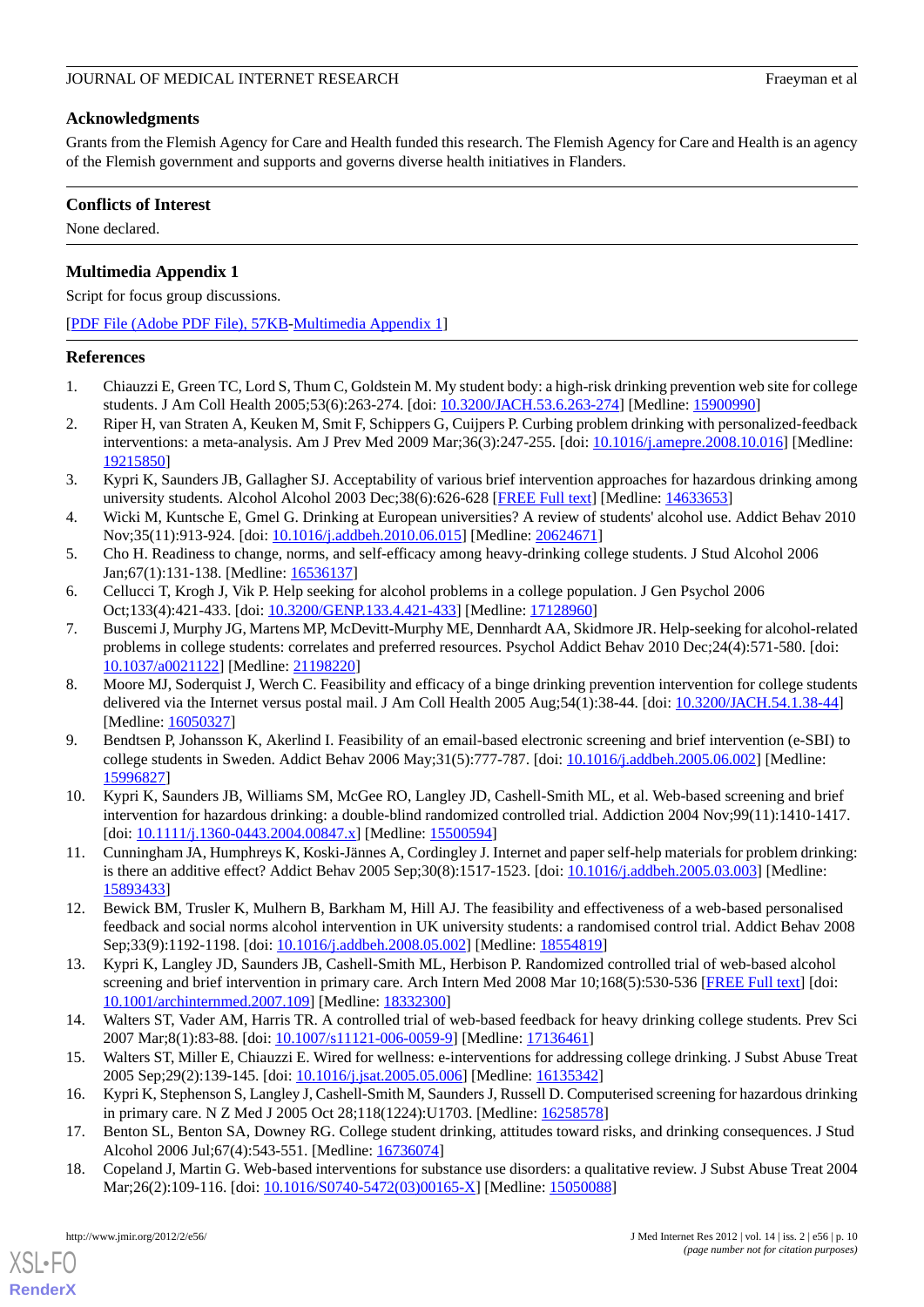- <span id="page-10-0"></span>19. Van 't Riet J, Crutzen R, De Vries H. Investigating predictors of visiting, using, and revisiting an online health-communication program: a longitudinal study. J Med Internet Res 2010;12(3):e37 [\[FREE Full text\]](http://www.jmir.org/2010/3/e37/) [doi: [10.2196/jmir.1345\]](http://dx.doi.org/10.2196/jmir.1345) [Medline: [20813716](http://www.ncbi.nlm.nih.gov/entrez/query.fcgi?cmd=Retrieve&db=PubMed&list_uids=20813716&dopt=Abstract)]
- <span id="page-10-2"></span><span id="page-10-1"></span>20. White A, Kavanagh D, Stallman H, Klein B, Kay-Lambkin F, Proudfoot J, et al. Online alcohol interventions: a systematic review. J Med Internet Res 2010;12(5):e62 [\[FREE Full text\]](http://www.jmir.org/2010/5/e62/) [doi: [10.2196/jmir.1479\]](http://dx.doi.org/10.2196/jmir.1479) [Medline: [21169175\]](http://www.ncbi.nlm.nih.gov/entrez/query.fcgi?cmd=Retrieve&db=PubMed&list_uids=21169175&dopt=Abstract)
- <span id="page-10-3"></span>21. Elliott JC, Carey KB, Bolles JR. Computer-based interventions for college drinking: a qualitative review. Addict Behav 2008 Aug;33(8):994-1005. [doi: [10.1016/j.addbeh.2008.03.006](http://dx.doi.org/10.1016/j.addbeh.2008.03.006)] [Medline: [18538484\]](http://www.ncbi.nlm.nih.gov/entrez/query.fcgi?cmd=Retrieve&db=PubMed&list_uids=18538484&dopt=Abstract)
- <span id="page-10-4"></span>22. Moreira MT, Smith LA, Foxcroft D. Social norms interventions to reduce alcohol misuse in university or college students. Cochrane Database Syst Rev 2009(3):CD006748. [doi: [10.1002/14651858.CD006748.pub2\]](http://dx.doi.org/10.1002/14651858.CD006748.pub2) [Medline: [19588402](http://www.ncbi.nlm.nih.gov/entrez/query.fcgi?cmd=Retrieve&db=PubMed&list_uids=19588402&dopt=Abstract)]
- <span id="page-10-5"></span>23. Neighbors C, Larimer ME, Lewis MA. Targeting misperceptions of descriptive drinking norms: efficacy of a computer-delivered personalized normative feedback intervention. J Consult Clin Psychol 2004 Jun;72(3):434-447. [doi: [10.1037/0022-006X.72.3.434\]](http://dx.doi.org/10.1037/0022-006X.72.3.434) [Medline: [15279527\]](http://www.ncbi.nlm.nih.gov/entrez/query.fcgi?cmd=Retrieve&db=PubMed&list_uids=15279527&dopt=Abstract)
- <span id="page-10-7"></span>24. Bewick BM, West R, Gill J, O'May F, Mulhern B, Barkham M, et al. Providing web-based feedback and social norms information to reduce student alcohol intake: a multisite investigation. J Med Internet Res 2010;12(5):e59 [[FREE Full text](http://www.jmir.org/2010/5/e59/)] [doi: [10.2196/jmir.1461\]](http://dx.doi.org/10.2196/jmir.1461) [Medline: [21169171\]](http://www.ncbi.nlm.nih.gov/entrez/query.fcgi?cmd=Retrieve&db=PubMed&list_uids=21169171&dopt=Abstract)
- <span id="page-10-6"></span>25. Khadjesari Z, Murray E, Hewitt C, Hartley S, Godfrey C. Can stand-alone computer-based interventions reduce alcohol consumption? A systematic review. Addiction 2011 Feb;106(2):267-282. [doi: [10.1111/j.1360-0443.2010.03214.x](http://dx.doi.org/10.1111/j.1360-0443.2010.03214.x)] [Medline: [21083832](http://www.ncbi.nlm.nih.gov/entrez/query.fcgi?cmd=Retrieve&db=PubMed&list_uids=21083832&dopt=Abstract)]
- <span id="page-10-8"></span>26. Neighbors C, Lewis MA, Atkins DC, Jensen MM, Walter T, Fossos N, et al. Efficacy of web-based personalized normative feedback: a two-year randomized controlled trial. J Consult Clin Psychol 2010 Dec;78(6):898-911. [doi: [10.1037/a0020766\]](http://dx.doi.org/10.1037/a0020766) [Medline: [20873892](http://www.ncbi.nlm.nih.gov/entrez/query.fcgi?cmd=Retrieve&db=PubMed&list_uids=20873892&dopt=Abstract)]
- <span id="page-10-10"></span><span id="page-10-9"></span>27. Doumas DM, McKinley LL, Book P. Evaluation of two Web-based alcohol interventions for mandated college students. J Subst Abuse Treat 2009 Jan;36(1):65-74. [doi: [10.1016/j.jsat.2008.05.009](http://dx.doi.org/10.1016/j.jsat.2008.05.009)] [Medline: [18657941](http://www.ncbi.nlm.nih.gov/entrez/query.fcgi?cmd=Retrieve&db=PubMed&list_uids=18657941&dopt=Abstract)]
- 28. Rooke S, Thorsteinsson E, Karpin A, Copeland J, Allsop D. Computer-delivered interventions for alcohol and tobacco use: a meta-analysis. Addiction 2010 Aug;105(8):1381-1390. [doi: [10.1111/j.1360-0443.2010.02975.x](http://dx.doi.org/10.1111/j.1360-0443.2010.02975.x)] [Medline: [20528806\]](http://www.ncbi.nlm.nih.gov/entrez/query.fcgi?cmd=Retrieve&db=PubMed&list_uids=20528806&dopt=Abstract)
- <span id="page-10-11"></span>29. Bewick BM, Trusler K, Barkham M, Hill AJ, Cahill J, Mulhern B. The effectiveness of web-based interventions designed to decrease alcohol consumption--a systematic review. Prev Med 2008 Jul;47(1):17-26. [doi: [10.1016/j.ypmed.2008.01.005\]](http://dx.doi.org/10.1016/j.ypmed.2008.01.005) [Medline: [18302970](http://www.ncbi.nlm.nih.gov/entrez/query.fcgi?cmd=Retrieve&db=PubMed&list_uids=18302970&dopt=Abstract)]
- <span id="page-10-13"></span><span id="page-10-12"></span>30. Babor TF, Higgins-Biddle JC, Saunders JB, Monteiro MG. World Health Organization. 2001. AUDIT: The Alcohol Use Disorders Identification Test: Guidelines for Use in Primary Care. 2nd edition URL: [http://whqlibdoc.who.int/hq/2001/](http://whqlibdoc.who.int/hq/2001/who_msd_msb_01.6a.pdf) [who\\_msd\\_msb\\_01.6a.pdf](http://whqlibdoc.who.int/hq/2001/who_msd_msb_01.6a.pdf) [accessed 2012-04-02] [[WebCite Cache ID 66cUwk3Ir](http://www.webcitation.org/

                                    66cUwk3Ir)]
- <span id="page-10-14"></span>31. McCambridge J, Thomas BA. Short forms of the AUDIT in a Web-based study of young drinkers. Drug Alcohol Rev 2009 Jan;28(1):18-24. [doi: [10.1111/j.1465-3362.2008.00010.x](http://dx.doi.org/10.1111/j.1465-3362.2008.00010.x)] [Medline: [19320671\]](http://www.ncbi.nlm.nih.gov/entrez/query.fcgi?cmd=Retrieve&db=PubMed&list_uids=19320671&dopt=Abstract)
- 32. Turner C. How much alcohol is in a 'standard drink'? An analysis of 125 studies. Br J Addict 1990 Sep;85(9):1171-1175. [Medline: [2224197\]](http://www.ncbi.nlm.nih.gov/entrez/query.fcgi?cmd=Retrieve&db=PubMed&list_uids=2224197&dopt=Abstract)
- <span id="page-10-15"></span>33. Funk M, Wutzke S, Kaner E, Anderson P, Pas L, McCormick R, World Health Organization Brief Intervention Study Group. A multicountry controlled trial of strategies to promote dissemination and implementation of brief alcohol intervention in primary health care: findings of a World Health Organization collaborative study. J Stud Alcohol 2005 May;66(3):379-388. [Medline: [16047527](http://www.ncbi.nlm.nih.gov/entrez/query.fcgi?cmd=Retrieve&db=PubMed&list_uids=16047527&dopt=Abstract)]
- <span id="page-10-17"></span><span id="page-10-16"></span>34. Roche AM, Stubbs JM, Sanson-Fisher RW, Saunders JB. A controlled trial of educational strategies to teach medical students brief intervention skills for alcohol problems. Prev Med 1997 Feb;26(1):78-85. [doi: [10.1006/pmed.1996.9990](http://dx.doi.org/10.1006/pmed.1996.9990)] [Medline: [9010901\]](http://www.ncbi.nlm.nih.gov/entrez/query.fcgi?cmd=Retrieve&db=PubMed&list_uids=9010901&dopt=Abstract)
- <span id="page-10-19"></span><span id="page-10-18"></span>35. Pope C, van Royen P, Baker R. Qualitative methods in research on healthcare quality. Qual Saf Health Care 2002 Jun;11(2):148-152 [[FREE Full text](http://qhc.bmj.com/cgi/pmidlookup?view=long&pmid=12448807)] [Medline: [12448807\]](http://www.ncbi.nlm.nih.gov/entrez/query.fcgi?cmd=Retrieve&db=PubMed&list_uids=12448807&dopt=Abstract)
- <span id="page-10-20"></span>36. Kitzinger J. Qualitative research. Introducing focus groups. BMJ 1995 Jul 29;311(7000):299-302. [Medline: [7633241](http://www.ncbi.nlm.nih.gov/entrez/query.fcgi?cmd=Retrieve&db=PubMed&list_uids=7633241&dopt=Abstract)]
- <span id="page-10-21"></span>37. Mortelmans D. Handboek Kwalitatieve Onderzoeksmethoden. Leuven/Voorburg: ACCO; 2007.
- 38. King JA. Focus Group Kit, volumes 1-6. Thousand Oaks, CA: SAGE Publications; 1998.
- 39. Van Hal G, Rosiers J, Bernaert I, Hoeck S. Hogere Sferen?, volume 1. Een Onderzoek naar het Middelengebruik bij Antwerpse Studenten. Antwerp: University of Antwerp; 2007.
- <span id="page-10-22"></span>40. Rosiers J, Hublet A, Van Damme J, Maes L, Van Hal G. Hogere Sferen?, volume 2. Een Onderzoek naar het Middelengebruik bij Vlaamse Studenten. Antwerp-Gent: University of Antwerp and University of Ghent; 2011.
- 41. Perkins HW. Social norms and the prevention of alcohol misuse in collegiate contexts. J Stud Alcohol Suppl 2002 Mar(14):164-172. [Medline: [12022722\]](http://www.ncbi.nlm.nih.gov/entrez/query.fcgi?cmd=Retrieve&db=PubMed&list_uids=12022722&dopt=Abstract)
- 42. Neighbors C, Dillard AJ, Lewis MA, Bergstrom RL, Neil TA. Normative misperceptions and temporal precedence of perceived norms and drinking. J Stud Alcohol 2006 Mar;67(2):290-299. [Medline: [16562412](http://www.ncbi.nlm.nih.gov/entrez/query.fcgi?cmd=Retrieve&db=PubMed&list_uids=16562412&dopt=Abstract)]
- 43. Perkins HW, Craig DW. A successful social norms campaign to reduce alcohol misuse among college student-athletes. J Stud Alcohol 2006 Nov;67(6):880-889. [Medline: [17061005](http://www.ncbi.nlm.nih.gov/entrez/query.fcgi?cmd=Retrieve&db=PubMed&list_uids=17061005&dopt=Abstract)]